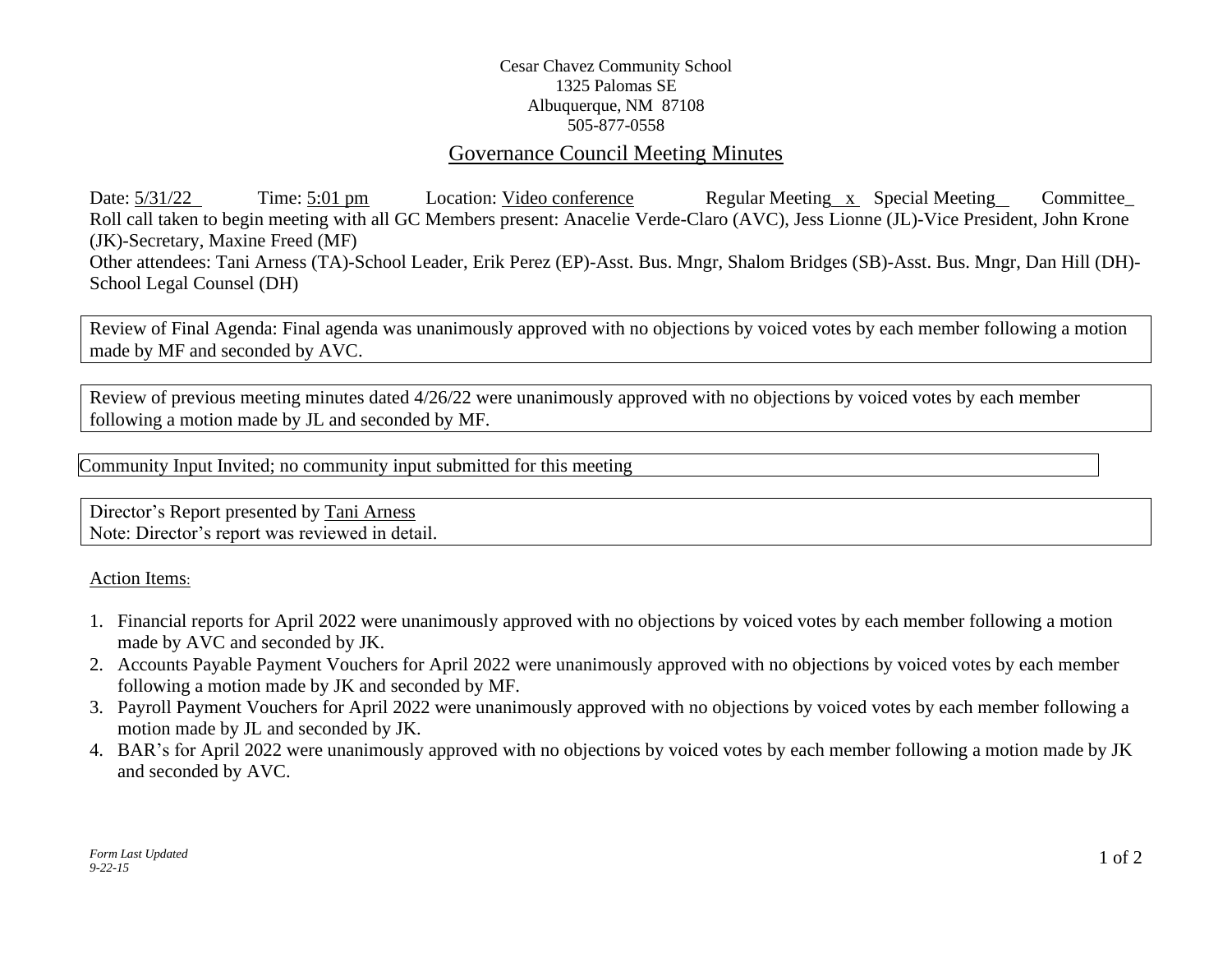### Cesar Chavez Community School 1325 Palomas SE Albuquerque, NM 87108 505-877-0558

| BAR#                           | <b>Fund Description</b>                              | Reason/Type          | Amount             |
|--------------------------------|------------------------------------------------------|----------------------|--------------------|
| 1 2122-0036-I<br>2 2122-0037-I | 24308-CRRSA, ESSER II<br>24189-Title IV              | Increase<br>Increase | \$3,342<br>\$10,00 |
| 3 2122-0038-I                  | 31700-Capital Improvement SB-9                       | Increase             | \$6,059            |
| 4 2122-0039-I<br>5             | 24301-CARES, ESSER I<br><b>Blanket BARs Approval</b> | Increase             | \$2                |

- 5. A motion to approve budget pending final approval by the PED with possible budget changes was unanimously approved with no objections by voiced votes by each member following motion made by AVC and seconded by JL.
- 6. A motion to approve 2022-23 Calendar was unanimously approved with no objections by voiced votes by each member following motion made by MF and seconded by JL.
- 7. A motion to approve 2022-23 IDEA-B Application was unanimously approved with no objections by voiced votes by each member following motion made by AVC and seconded by JK.
- 8. A motion to approve 2022-23 2022-23 Salary Schedules was unanimously approved with no objections by voiced votes by each member following motion made by AVC and seconded by JL.
- 9. No action needed; CCRB Mentor Stipend for School Principal through CNM was discussed.
- 10. A motion to approve K12 Accounting Contract for one year (July 1, 2022—June 30, 2023) was unanimously approved with no objections by voiced votes by each member following motion made by JK and seconded by AVC.

## Discussion Items:

- 1) CCCS Vision and Planning Input and NM DASH discussed future of Online and PED communications.
- 2) GC Self-Evaluation--postponed until next meeting to allow all members to complete.
- 3) PEC/PED Site Visit -- discussed in detail including feedback
- 4) Building Update discussed next steps
- 5) Equity Council Update discussed focusing on strengths and growing student voices
- 6) GC Member Training Hours Completion Review discussed feedback on trainings and plans for completing before June 17.